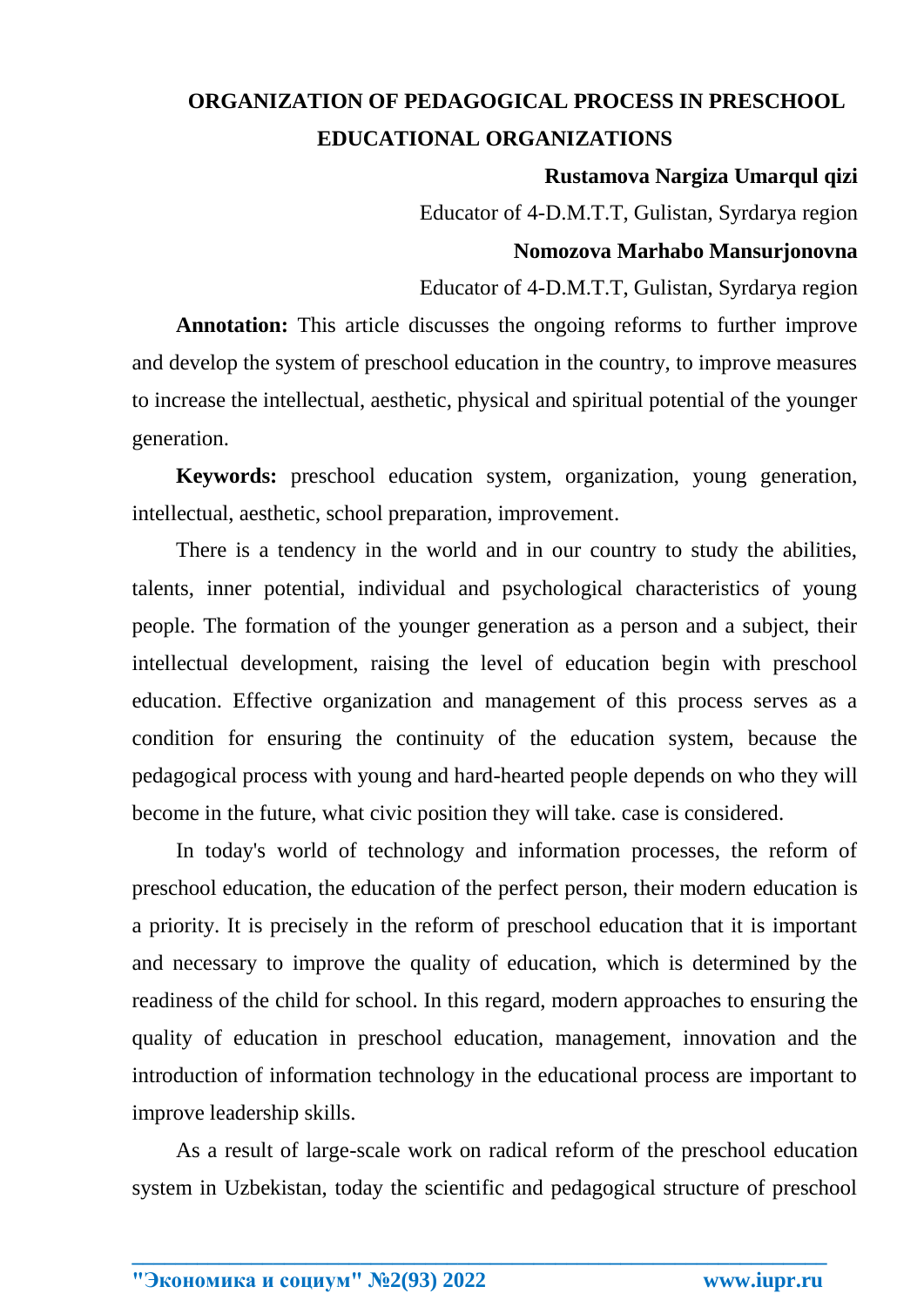educational institutions of the country has changed radically, has a modern educational and program basis, material and technical base which operate effectively as educational institutions. Pedagogical and psychological bases of preschool education system, pedagogical conditions of organization of state and non-state preschool organizations and their alternative types, legal and normative bases of organization of activity of preschool educational organizations, world experience in management and its The study of technologies for application in the educational process and the definition of measures on this basis, the implementation of which is being accelerated.

The issue of forming a new generation of leaders in the preschool education system is also one of the most pressing issues of the day. At the same time, the recognized functions of the leader, which should be performed in conjunction with the tasks of coordination, planning, regulation, control and evaluation, contribute to the intellectual development of children, the formation of a spiritually mature person and leads to the scientific and spiritual growth of pedagogical staff, the strengthening of political and civic position. MTT pedagogical staff requires extensive knowledge, thorough practical training, high pedagogical skills, competence and creativity. Personal qualities of teachers who provide a humane factor in the process of preschool education include: demanding, honesty, honesty, kindness, kindness. These qualities should determine the importance of the educator to the learner. After all, personal qualities affect the ability to teach and nurture.

In his book "Building a Great Future Together with Our Brave and Noble People", President Mirziyoyev said: The task is to bring them up as perfect human beings. " Indeed, in the development of socio-economic relations in the XXI century, human intelligence and spirituality are becoming more and more the main coordinating, developing factor and tool. That is why humanity has emerged as the main principle of building a legal, democratic state, a free civil society on the basis of a market economy.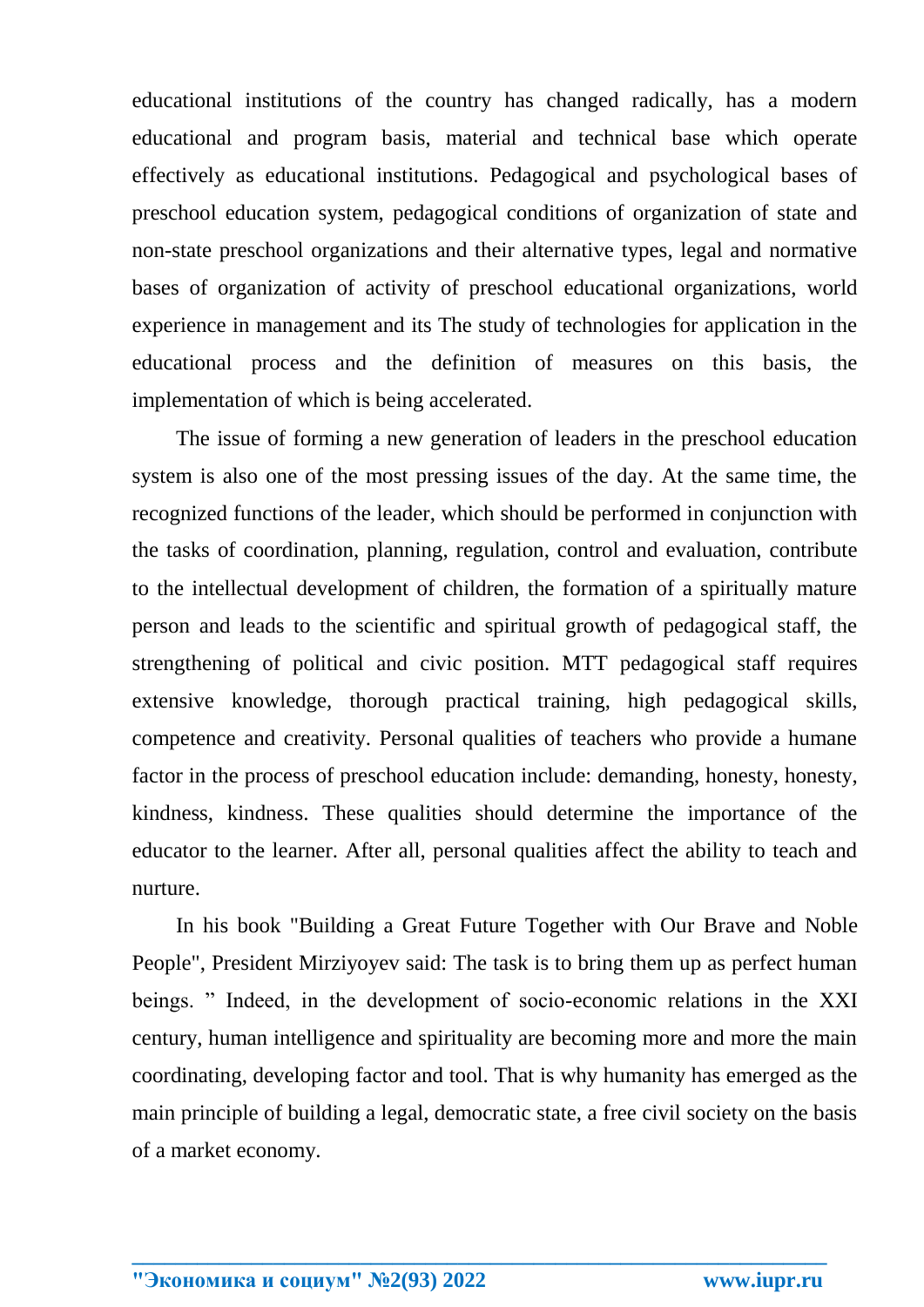In the pre-school education system, the quality of education is a characteristic of the professional development of educators and staff, which at the present stage is defined by the ability and performance of professionals who successfully carry out professional activities in accordance with the requirements of economic development. The quality of educational activities in preschool education organizations depends not only on the planning and implementation of the educational process, the content of the curriculum, but also on the knowledge, skills and abilities acquired by children independently. the quality of the learning outcome is determined. The importance of the development of comprehensively developed, mentally and spiritually harmonious, physically and mentally active children in preschool institutions, the development of our country today is closely linked with the quality of education and the essence of education for the younger generation. The reforms being carried out in our country in this area have great spiritual qualities, embody human qualities and pave the way for them to act as a mature cadre. Today, the number of creative educators, scientists and researchers who are making a significant contribution to improving the quality of teaching and educating the younger generation through their selfless work is growing every year. All this testifies to the respect and attention paid to the teacher in the independent land of Uzbekistan.

The "Book of Knowledge" chapter of Imam al-Bukhari's "Al-Jami 'as-Sahih" collection of hadiths provides information on the virtues and qualities of acquiring knowledge, and the etiquette of learning and teaching. This chapter contains hadiths on teaching and learning. Their analysis allows to express didactic requirements to the teacher of science, pedagogical and ethical ideas. Even today, in the process of improving the skills of teachers, it is necessary to improve their pedagogical, psychological training, knowledge, culture of communication, awareness of the secrets of modern science, information and communication skills, and national psychological factors. Only high-level, skilled teachers bring up a harmoniously developed person of the people's dream. Science leads man to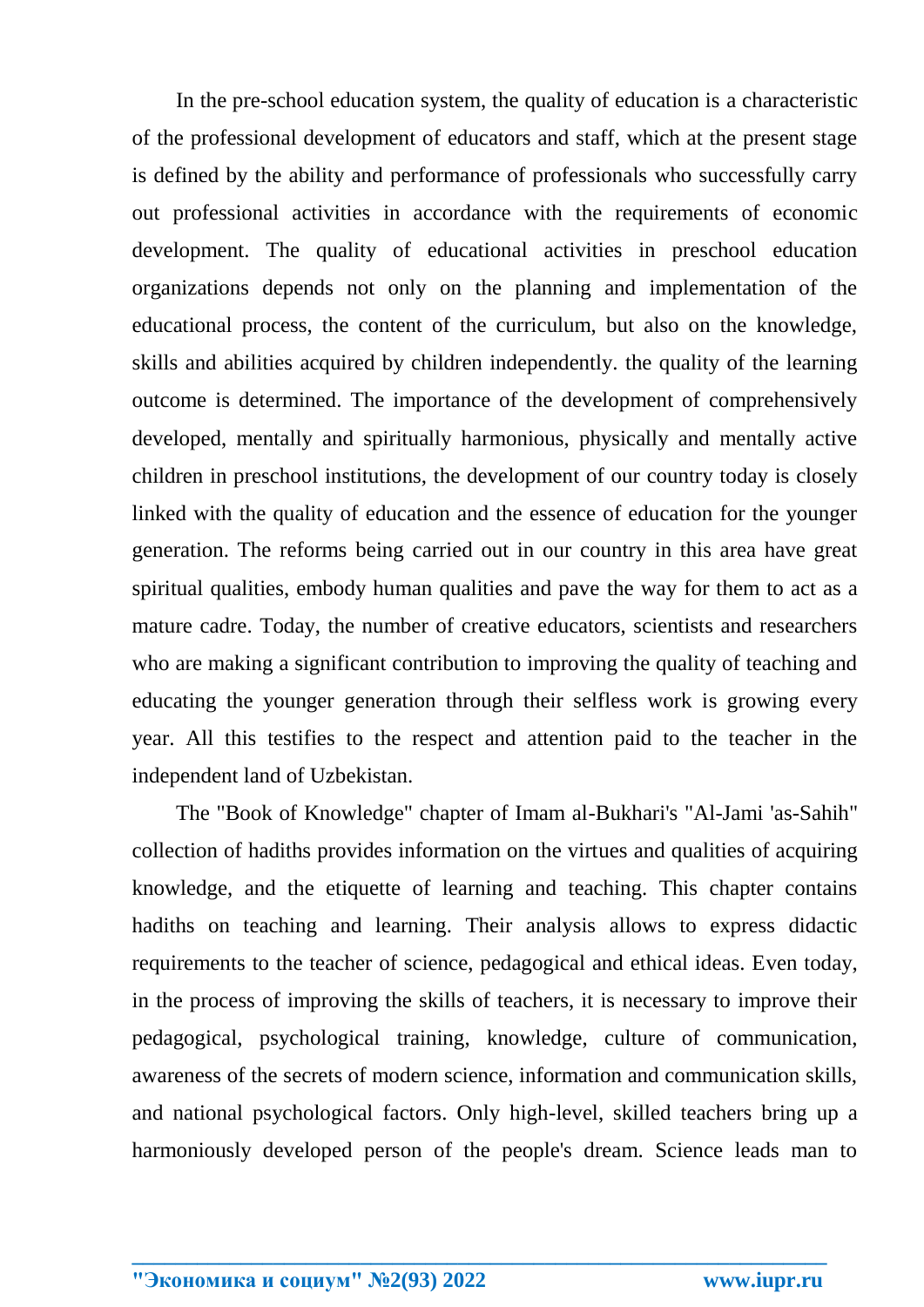greatness. The Uzbek people, thirsty for knowledge, have a tendency to respect intelligent, knowledgeable people and look at their work with envy.

In further improving and developing the system of preschool education, special attention is paid to the analysis and generalization of experience in this area, the improvement and further development of the system of training in accordance with the prospects of socio-economic development of the country. At the same time, the resource, personnel and information bases of educational institutions are being further strengthened, and the educational process is being fully equipped with new teaching materials and advanced pedagogical technologies. Pre-school education institutions that meet international standards are being established and are being developed. In order to improve the quality of education, full informatization of the educational process is expected in the fall. The quality of preschool education depends not only on the planning and implementation of the educational process, the content of the curriculum, but also on the knowledge, skills and abilities of students, independently acquired knowledge. is determined by the quality of the learning outcome.

In line with the main idea of Abu Nasr al-Farabi in "The City of Noble People", that is, "... only science and knowledge can develop society, develop the state." lim management is required to be put into practice. This means that today special attention is paid to the training of specialists on the basis of a world-class education quality system. This requires a high level of teaching skills from the educator.

As a result of world research on the quality of education and upbringing in preschool organizations, its assessment and quality management, a number of scientific results have been obtained, including the following: Life Coaching ", Educational Institutions (UK); describes the methods of certification and quality assurance of education quality management system (Bavarian Institute of Accreditation, Certification and Quality Assurance, Germany) and others.

One of the important conditions for improving the system of continuing education is the quality of education and upbringing in preschool education, its